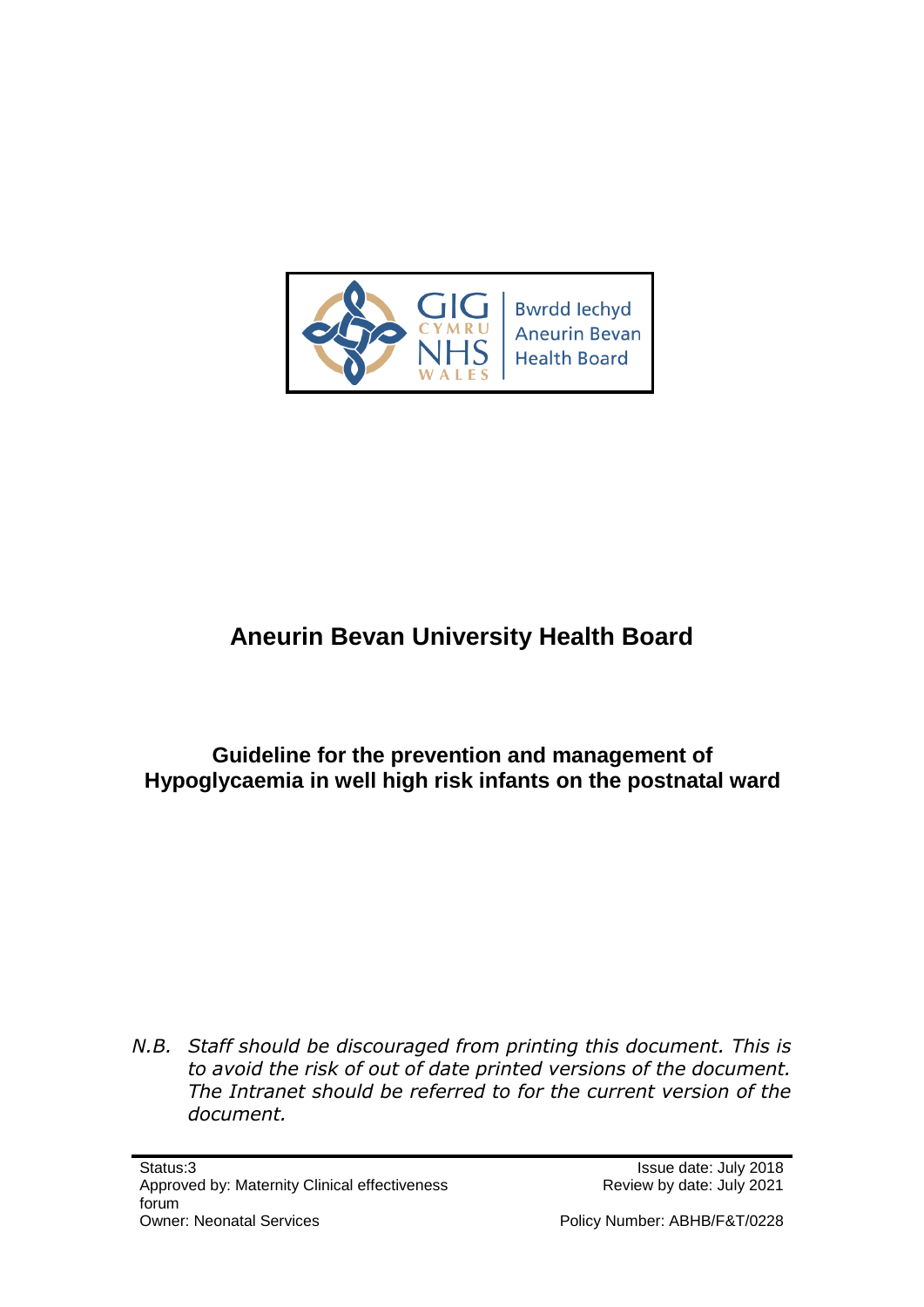#### **Contents:**

Policy Number: ABHB/F&T/0228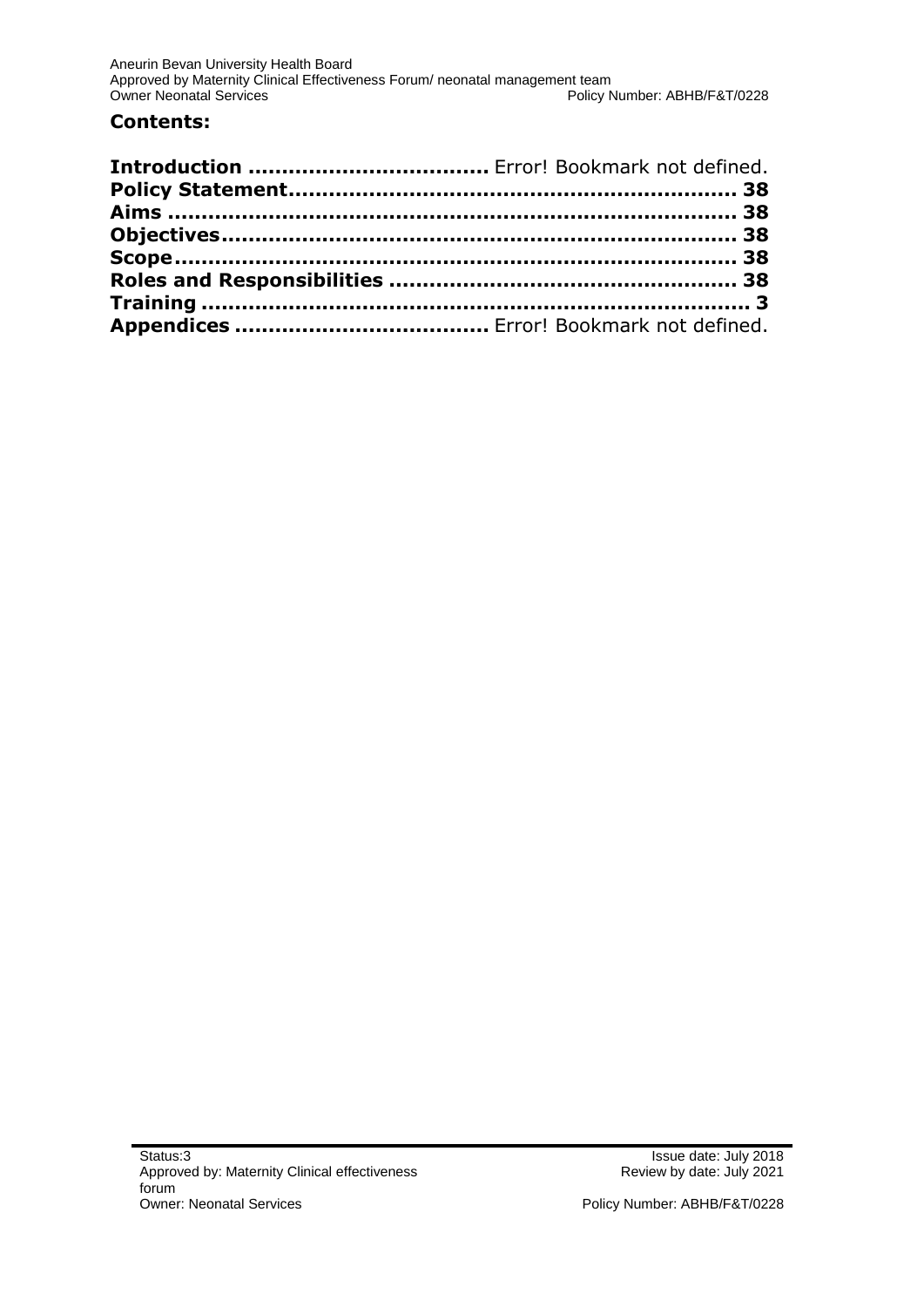## <span id="page-2-0"></span>**Policy Statement**

This guideline is designed to support safe and effective care

#### <span id="page-2-1"></span>**Aims**

To provide support for decision making in the well high risk infant on the postnatal ward.

### <span id="page-2-2"></span>**Objectives**

To support identification of at risk infants, and the prevention and management of hypoglycaemia of infants on the postnatal ward.

#### <span id="page-2-3"></span>**Scope**

This guideline relates to maternity and neonatal staff.

#### <span id="page-2-4"></span>**Roles and Responsibilities**

Neonatal and maternity management team

#### <span id="page-2-5"></span>**Training**

.

Staff are expected to access training where provided. Training needs will be identified through appraisal and clinical supervision.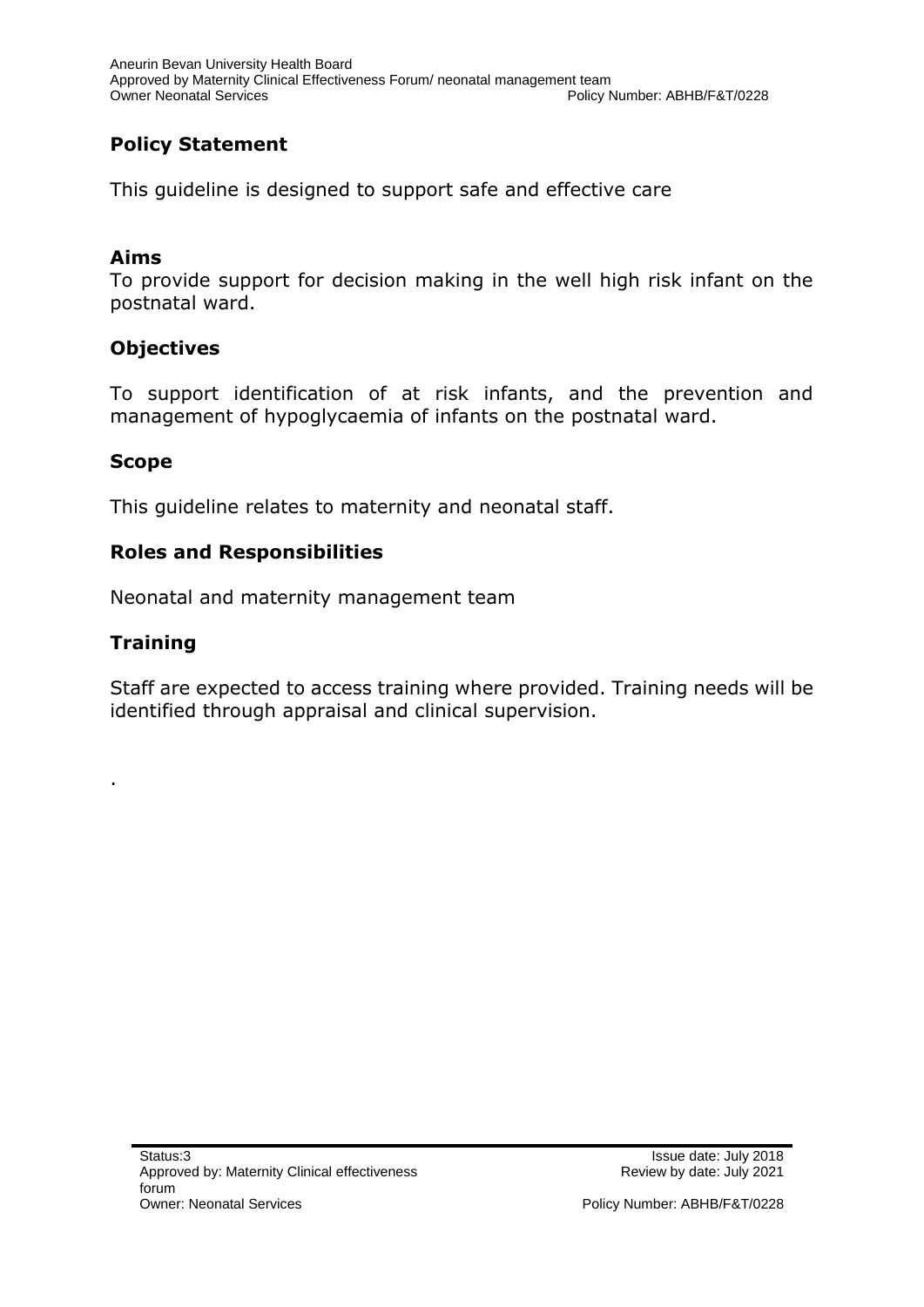## **Guideline for the prevention and management of Hypoglycaemia in well high risk infants on the postnatal ward**

**Neonatal Hypoglycaemia is defined as blood glucose of less than 2.6mmol/L**

**High Risk Infants** have an impaired counterregulatory response. Therefore the usual ways in which newborn infants mobilise glycogen and fat stores and synthesise glucose are compromised, making them more susceptible to hypoglycaemia.

Once identified, these infants need care and monitoring as per the High Risk Flow Chart. These infants may be cared for on the postnatal ward or transitional care ward in liaison with the neonatal team.

Whilst large babies >4kg are not classified as 'high risk'; it is important to consider that macrosomic appearances may be due to hyperinsulinism. Therefore the neonatal team may request that these babies be treated as 'high risk'.

**Babies without risk factors do not require blood glucose monitoring. However, any baby showing symptoms of hypoglycaemia needs urgent review by the neonatal team.**

#### **High Risk Infants**

Symptomatic infants (see below) IUGR  $<$ 2<sup>nd</sup> centile Pre-term infants (<37 weeks gestation) Hypothermic infants - <36°C axillary. Normal core temperature 36.5- 37.5°C Perinatal asphyxia (Apgar <6 at 5mins) Respiratory distress Rhesus incompatibility I.U.G.R. Infection/other illness in the baby Severe maternal pregnancy induced hypertension Maternal diabetes (gestational or IDDM) Maternal use of beta-blockers e.g. Labetelol Family History MCADD - Specialist plan and r/v

|  |  | <b>Symptomatic Infants</b> |  |
|--|--|----------------------------|--|
|  |  |                            |  |

### **Prevention of Hypoglycaemia:**

 Clear identification of 'at risk' infant; follow flow chart, documenting all feeds, blood glucose results and treatment on feed chart.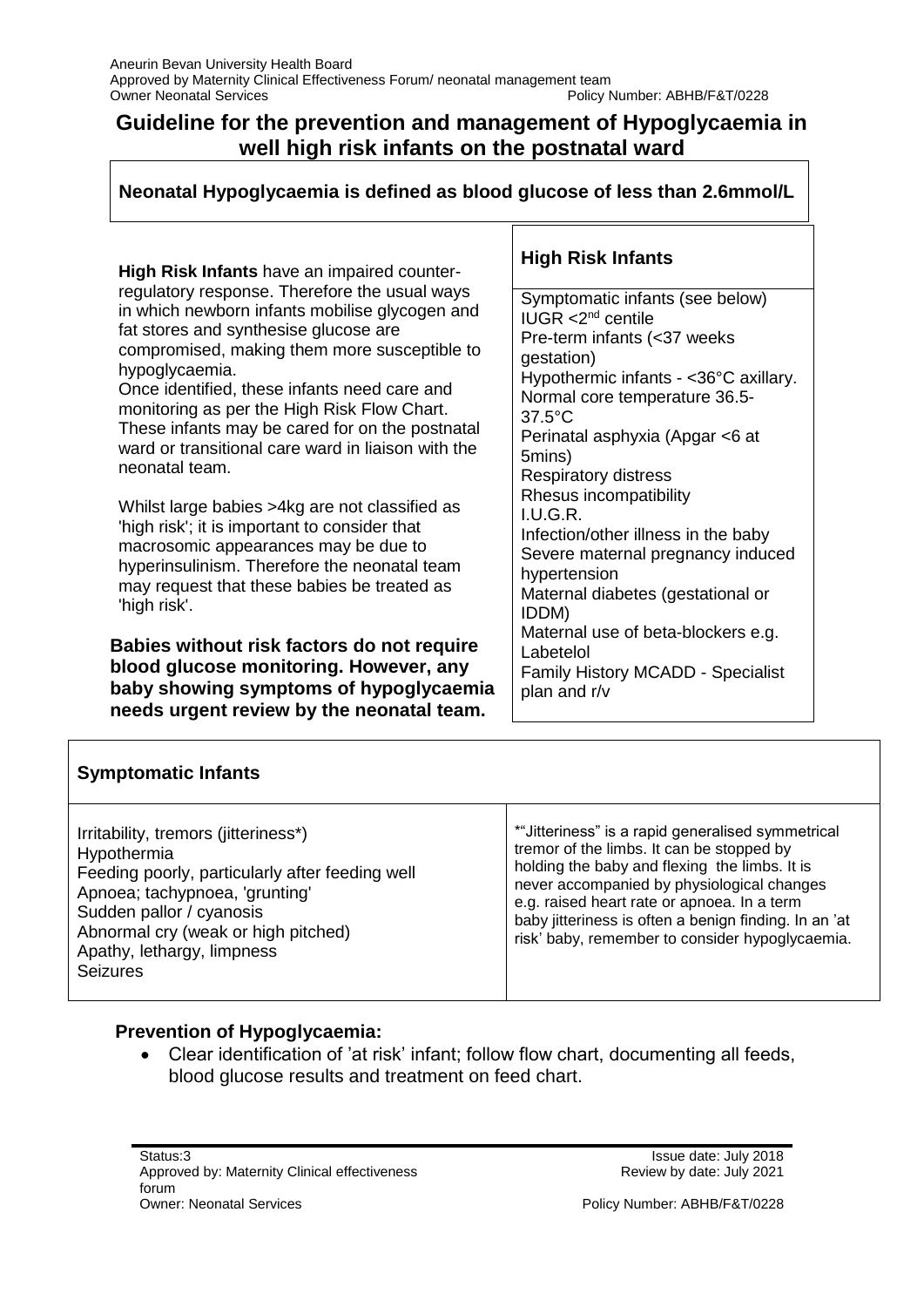- Assessments of temperature, colour, breathing pattern and muscle tone is required at each feed, to check for symptoms of hypoglycaemia.
- Begin feeding as soon as possible following birth; **within one hour**, and continue at least 3 hourly until feeding established and the baby is normoglycaemic. Aim to feed the baby at least eight times in 24hrs, including at night.
- Skin-to-skin contact should be encouraged at birth, and subsequent **frequent skin to skin contact** will aid thermo-regulation and encourage breastfeeding.
- 'At risk' infants who are not able to suckle adequately may be fed either expressed breast milk (EBM) or an appropriate breast milk substitute. Preferentially use EBM if available. Administer milk via syringes in small volumes (<5mls), by cup, spoon or bottle. Feeds to be given by trained personnel according to clinical indication and fully informed parental choice. The NNU team may decide following assessment that a nasogastric tube is required.
- Teach mothers to recognise and respond to early feeding cues and support mothers with breastfeeding at each feed. **Encourage mothers of babies who need EBM to express at least 8 times in 24hrs including at least once during the night.**
- Calculate the feed requirements for breast milk substitutes using 10mls/kg/feed initially. In some circumstances it may be necessary to increase this according to the guidance of the NNU team.
- Check the first blood glucose measurement at 4 hours of age. However, if the infant is symptomatic perform an immediate blood glucose. (NOTE: In small babies, whose mothers have been prescribed Labetolol, consider earlier blood glucose).
- When 3 consecutive pre-feed glucose measurements are 2.6mmols/L and above, and the baby is frequently feeding (8-12 feeds/24 hours), discontinue further blood glucose measurements. All aspects of care need to be discussed with parents and explanations documented.
- At all times breastfeeding, skin to skin and breast milk expression should be encouraged as the primary source of nutrition. Breastfeeding is known to improve health outcomes; additionally breast milk is less insulinogenic than formula thus enhances the baby's ability to counter-regulate in the face of hypoglycaemia.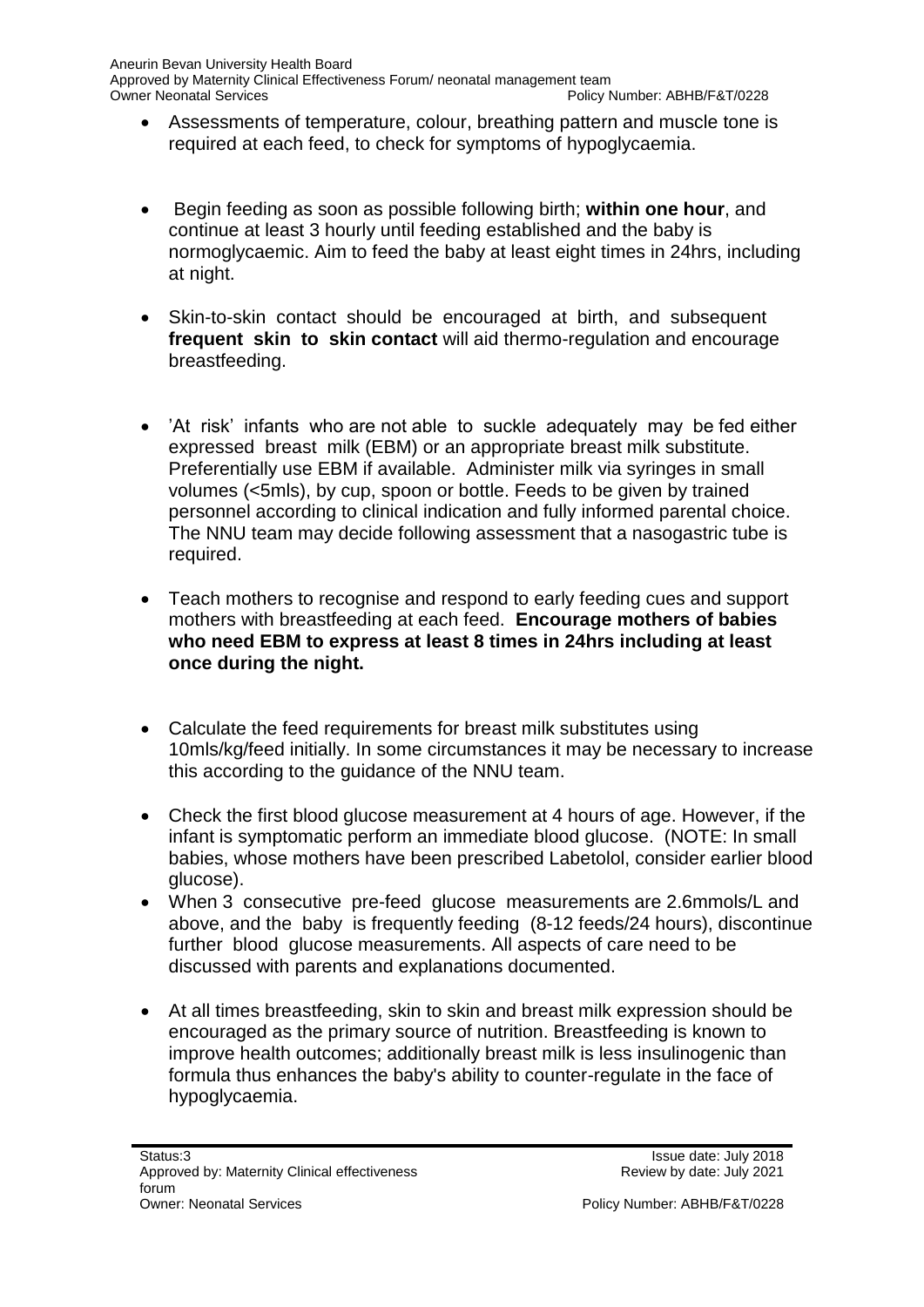#### **Please ensure documentation of any reason for deviation from the guideline**

| Refer to the NNU urgently if infant is: Unwell |                                                     |
|------------------------------------------------|-----------------------------------------------------|
|                                                | <b>Symptomatic</b>                                  |
|                                                | Blood glucose <1.4 mmol/l at any time               |
|                                                | Blood glucose <2.6mmol/l on 2 consecutive occasions |
|                                                | despite use of dextrose gel                         |
|                                                |                                                     |

#### **Management of Hypoglycaemia:**

1. If pre-feed blood glucose is less than 2.6mmols/L but above 1.4mmol/L and the baby is asymptomatic, first consider use of 40% buccal dextrose gel at 0.5ml/kg (200mg/kg) (see Appendix 1 for administration). Then, breastfeed or give EBM or an appropriate breast milk substitute. If the infant is symptomatic, or the blood glucose is <1.4mmol/l or if there are concerns about the infant that are not categorised in the 'symptomatic' list, inform the neonatal SHO.

2. Check blood glucose 1 hour later. If still less than 2.6mmols/L and above 1.4mmol/L in an asymptomatic infant, consider repeating the above step once only and inform the neonatal SHO.

Check blood glucose 1 hour later. If glucose remains <2.6mmol/L call neonatal SHO for review and consider sending lab glucose.

3. Review by neonatal SHO who will assess and decide whether to repeat the dextrose gel and/or if the feed requirement needs to be increased, (if using breast milk substitute this may need to be increased up to 120mls/kg/day).

4. If the baby is unable to cup or bottle-feed, it is possible that the neonatal SHO may decide that a nasogastric tube is required.

5. Recheck a blood glucose 1 hour following the intervention. If this is 2.6mmol/L and above, then subsequently check a further 2 pre-feed blood glucose samples ensuring they are 2.6mmols/L and above.

6. If despite the intervention the pre-feed blood glucose remains <2.6mmols/L, inform the NNU SHO as the baby requires urgent assessment and possible admission to the NNU.

7. Whist obtaining venous access, a further dose of dextrose gel may be considered.

**NOTE: This is a guideline, which is applicable to all maternity and neonatal staff caring for high risk neonates on the postnatal ward. Occasionally, in individual clinical circumstances the neonatal staff may deviate from the above management if considered in the best interests of the baby. Reasons for deviation from the guideline must be clearly documented in the notes by the doctor.**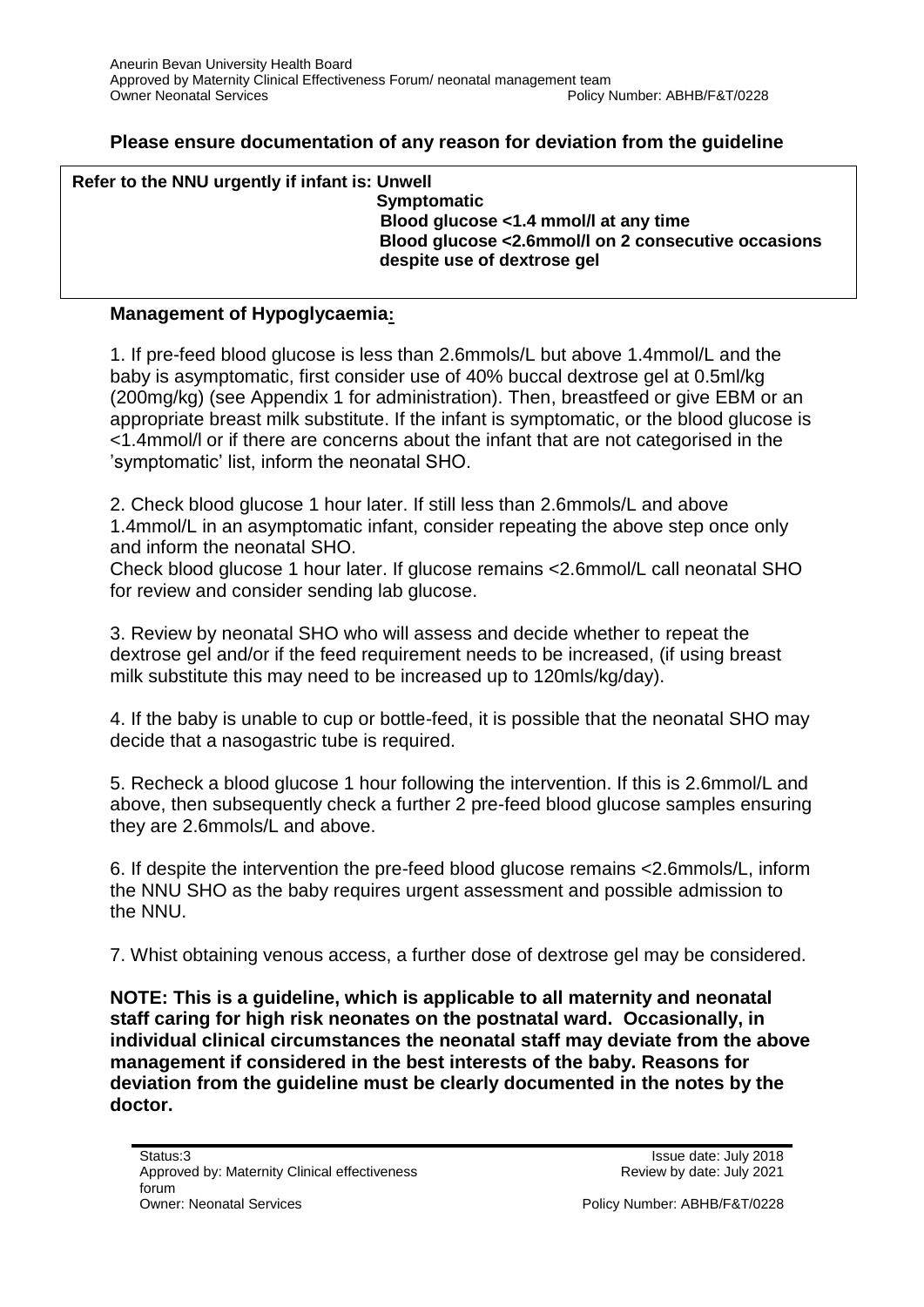Aneurin Bevan University Health Board Approved by Maternity Clinical Effectiveness Forum/ neonatal management team<br>Owner Neonatal Services Policy Number: ABHB/F&T/0228

#### **References**

1. UNICEF Baby Friendly Initiative Hypoglycaemia Policy Guidance 2011

2. Hawdon JM, Ward Platt MP, Aynsley-Green A. Patterns of metabolic adaptation for preterm and term infants in the first neonatal week. Arch Dis Child 1992; 67:357-65.

3. Cornblath M, Hawdon JM, Williams AF, Aynsley-Green A, Ward-Platt MP, Schwartz R, Kalhan SC. Controversies regarding definition of neonatal hypoglycemia: suggested operational thresholds. Pediatrics. 2000 May;105(5):1141-5.

4. CEMACH:Diabetes in pregnancy: caring for the baby after birth September 2007

5. BAPM: Identification and Management of Neonatal Hypoglycaemia in the Full Term Infant - A Framework for Practice. April 2017

*Guideline adapted from Wales Neonatal Network Guideline, 2015. A Allman, Jan 2018*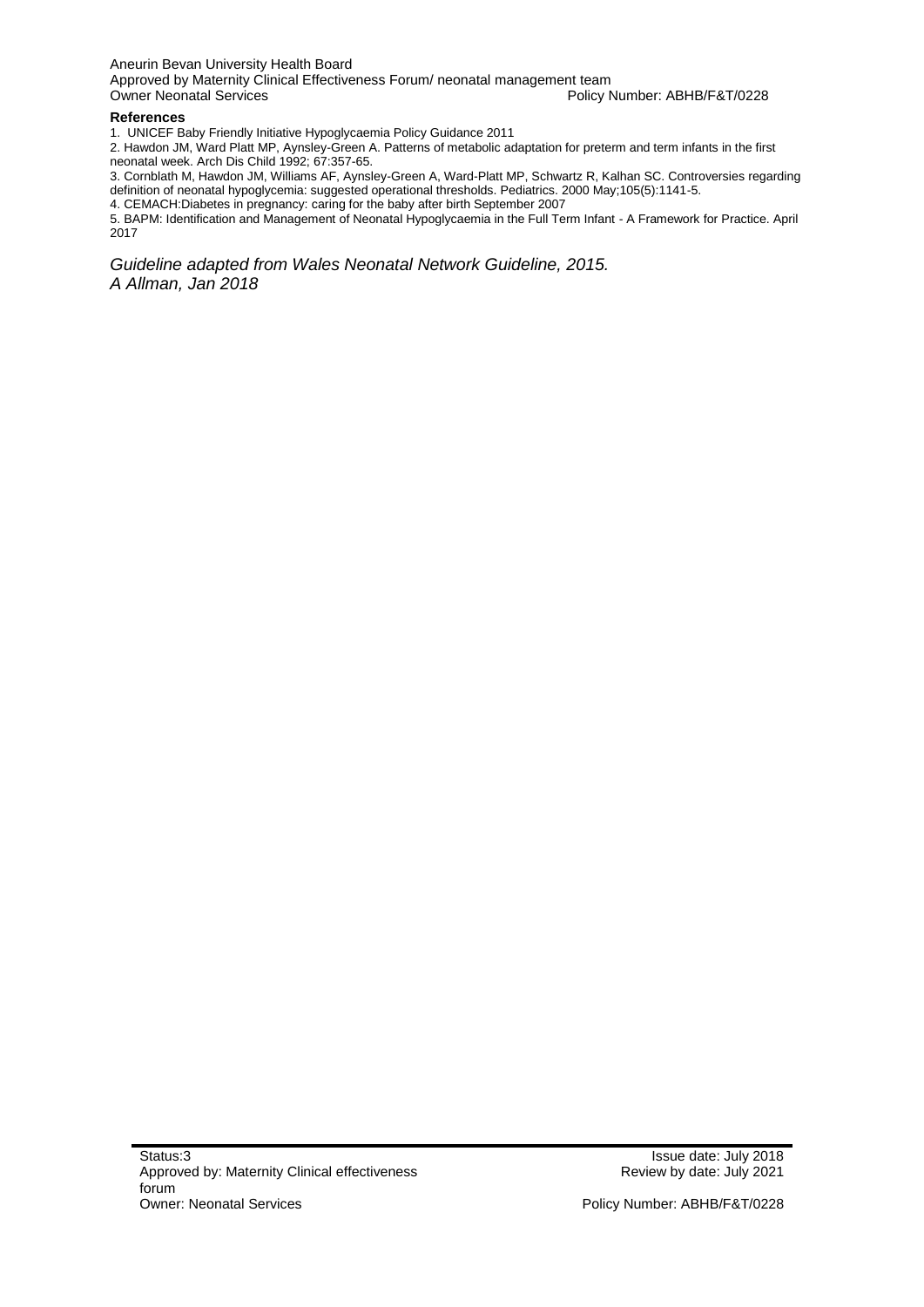### **Appendix 1 Use of Dextrose Gel**

#### **Indications**

Blood glucose less than 2.6mmol/l and greater than 1.4mmol/l in asymptomatic high risk infant

For babies with blood glucose less than 1.4mmol/l, use buccal dextrose gel as an interim measure while arranging further treatment.

#### **Notes**

Dextrose gel must be used in conjunction with a feeding plan

#### **Dose**

Use 0.5ml/kg 40% buccal dextrose gel (200mg/kg), up to 2 doses given 1 hour apart per episode of hypoglycaemia.

| Weight of baby (kg) | Volume of gel (ml) |
|---------------------|--------------------|
| $1.5 - 1.99$        | 1.0                |
| $2.0 - 2.99$        | 1.5                |
| $3.0 - 3.99$        | 2.0                |
| 4.0-4.99            | 2.5                |
| $5.0 - 5.99$        | 3.0                |
| $6.0 - 6.99$        | 3.5                |

#### **Method of Administration**

Draw up correct volume of 40% dextrose gel using a 2.5 or 5ml oral syringe Dry oral mucosa with gauze, gently squirt gel with syringe (no needle) on to the inner cheek and massage gel into mucosa using latex free gloves Offer a feed, preferably breast milk, immediately after administering gel Repeat blood sugar measurement according to flow sheet Repeat oral dextrose gel if baby remains hypoglycaemic according to flow chart **Up to 6 doses of buccal dextrose gel can be given over a 48 hour period but any more than 1 dose should be discussed with the neonatal team and the baby needs to be assessed before the 3rd dose is administered.**